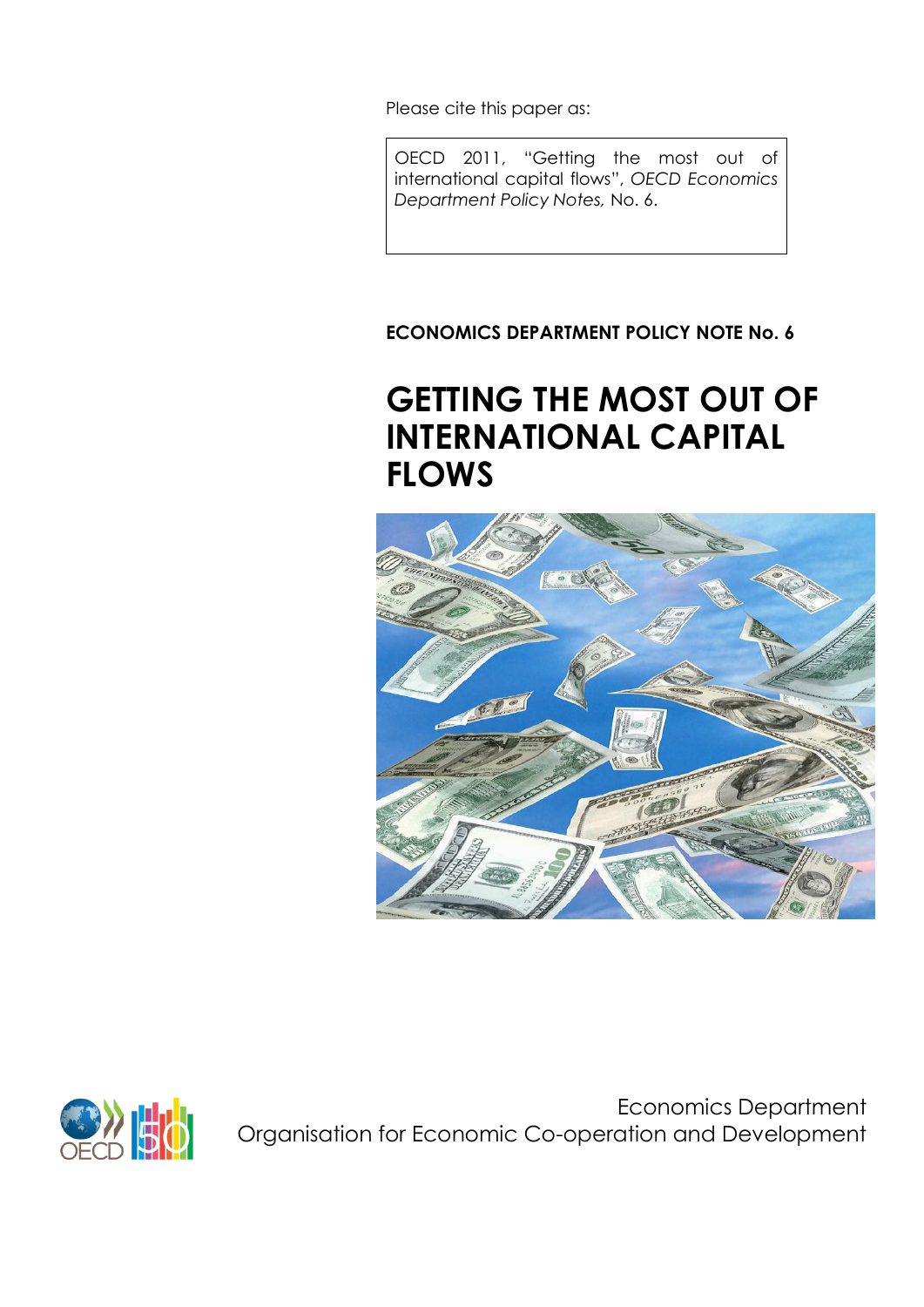## **Getting the most out of International Capital Flows**

**Supporting long-term growth with structural policy reforms could have additional favourable effects via their impact on international capital flows.** 

- Countries' net foreign capital positions are strongly influenced by their structural policy settings. A corollary of the empirical evidence is that growth-enhancing reforms in emerging surplus economies could contribute to reducing global imbalances.
- The effect of structural policy reforms on macroeconomic risks associated with large capital inflows is ambiguous; better structural policies are likely to increase the *scale* of capital flows together with the associated risks but also to change their *composition* away from debt towards FDI which should mitigate such risks.
- To ensure that macroeconomic risks associated with large capital flows are minimised, structural policy reforms need to be complemented by an appropriate macroeconomic policy stance, particularly in respect of fiscal policy and exchange rates, as well as financial reforms to strengthen the prudential and macro-prudential framework.
- There may also be a role for some form of capital controls if designed in a way that minimises distortions in longterm investments and ordinary business activities, but these should preferably be subject to multilateral surveillance as in the framework created by the OECD Code of Liberalisation of Capital Movements.

#### **1. Introduction**

Increased international capital flows can support long-term income growth through a better international allocation of saving and investment. However, they can also make macroeconomic management more difficult because of the more rapid international transmission of shocks and the increased risks of overheating, credit and asset price boom-and-bust cycles and abrupt reversals in capital inflows. This note considers how policies can help to make the most of global financial integration in the context of the G20 goal to promote strong, sustainable, and balanced global growth. Particular attention is given to the role of structural policies -- broadly defined to include development of financial markets, general regulatory quality, as well as product market regulation that promotes competition and flexible labour markets. The conclusion is that better structural policies, as well boosting living standards and helping to reduce global current account imbalances, can increase financial integration while reducing financial vulnerabilities associated with it and thereby complement ongoing financial and prudential reforms. $<sup>1</sup>$ </sup>

#### **2. Structural policies contributed to increased global financial integration**

Annual gross cross-border capital flows increased considerably from about 5% of world GDP in the mid-1990s to about 20% in 2007, a rate of increase about three times faster than that of world trade flows (Figure 1). In the years prior to the crisis, the dominant components were capital flows among advanced economies and notably cross-border banking flows, reflecting a strong increase in international banking activity. Financial development, capital account liberalisation, and increased trade openness seem to have been the main long-term forces driving increased global financial integration.

|<br>|<br>|

<sup>.</sup> The empirical analysis underlying many of the results described in this note can be found in Furceri *et al*. 2011a, b and c.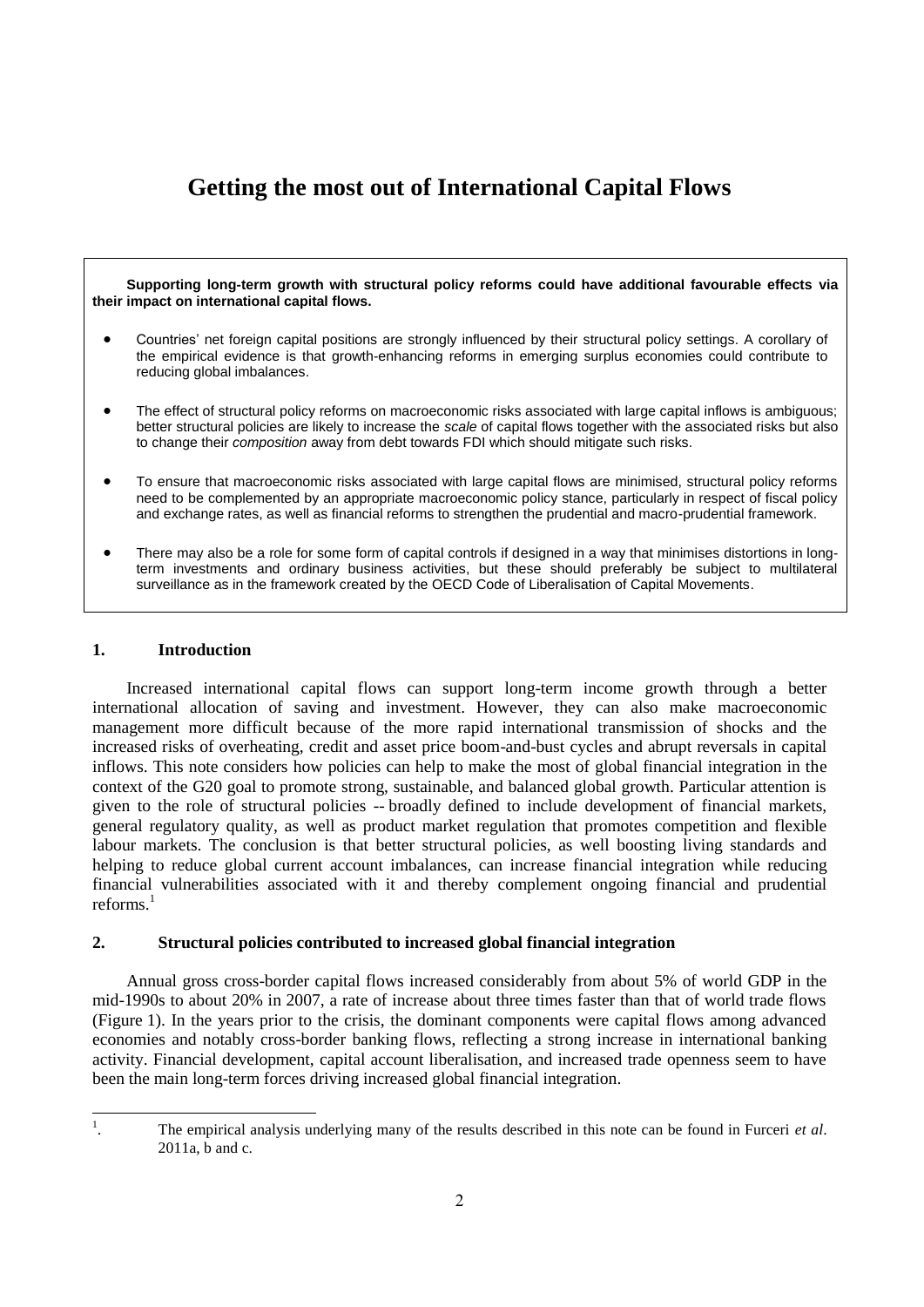

#### **Figure 1. Financial and trade globalisation** Per cent of world GDP

After reaching historical highs in mid-2007, international capital flows collapsed during the financial crisis. Initially, the contraction concerned mainly OECD countries' international banking flows, but the bankruptcy of Lehman Brothers in September 2008 precipitated a broader collapse. The financial crisis demonstrated the complexity and rapidity of the international transmission of financial shocks and the financial vulnerabilities associated with increased international capital flows. Capital flows have partially rebounded since spring 2009, driven by a bounce back in portfolio investment from advanced to emerging countries, which have proven quite resilient to the global crisis.

Going forward the same factors that drove increased global financial flows before the crisis are likely to increasingly reassert themselves. However, international capital flows, especially between advanced countries, may not reach pre-crisis levels as most countries undertake initiatives to reform financial regulation and tackle the failures that led to the financial crisis. In any case, increased international capital flows are likely to increasingly involve developing and emerging economies. For many countries this increase in international capital flows is likely to bring to the forefront of policy discussions, the issue of how to best manage capital inflows and minimise the associated macroeconomic risks, including those of credit bubbles, sudden stops or financial crises.

#### **3. Growth enhancing reforms could reduce global imbalances**

Structural policy settings appear to have a large impact on net foreign capital positions. Countries with more open financial markets, better institutional quality and more competitive product and labour markets seem to be more able to attract and absorb foreign and domestic capital flows and on balance these countries have lower net foreign assets. Structural policy reforms could therefore help to narrow global imbalances by reducing the large positive net foreign assets positions of some countries while also supporting their long-term growth.

Going forward, international capital is likely to flow more to emerging markets, given their expected progress in economic and financial development and institutional quality on the one hand, and the smaller scope for financial development and improvements in institutional quality in advanced economies on the other hand. Hence, better regulatory quality, greater financial development and capital account openness and more flexible labour and product markets would contribute to a reduction of net asset positions of emerging economies in the long term. Getting there would involve a reduction in current account balances over a long period of time during which net foreign asset positions adjust to their new levels. The

*Note*: 2010 global cross-border flows are estimated using available quarterly data. *Source*: IMF Balance of Payments Statistics; OECD Economic Outlook 89 database; OECD calculations.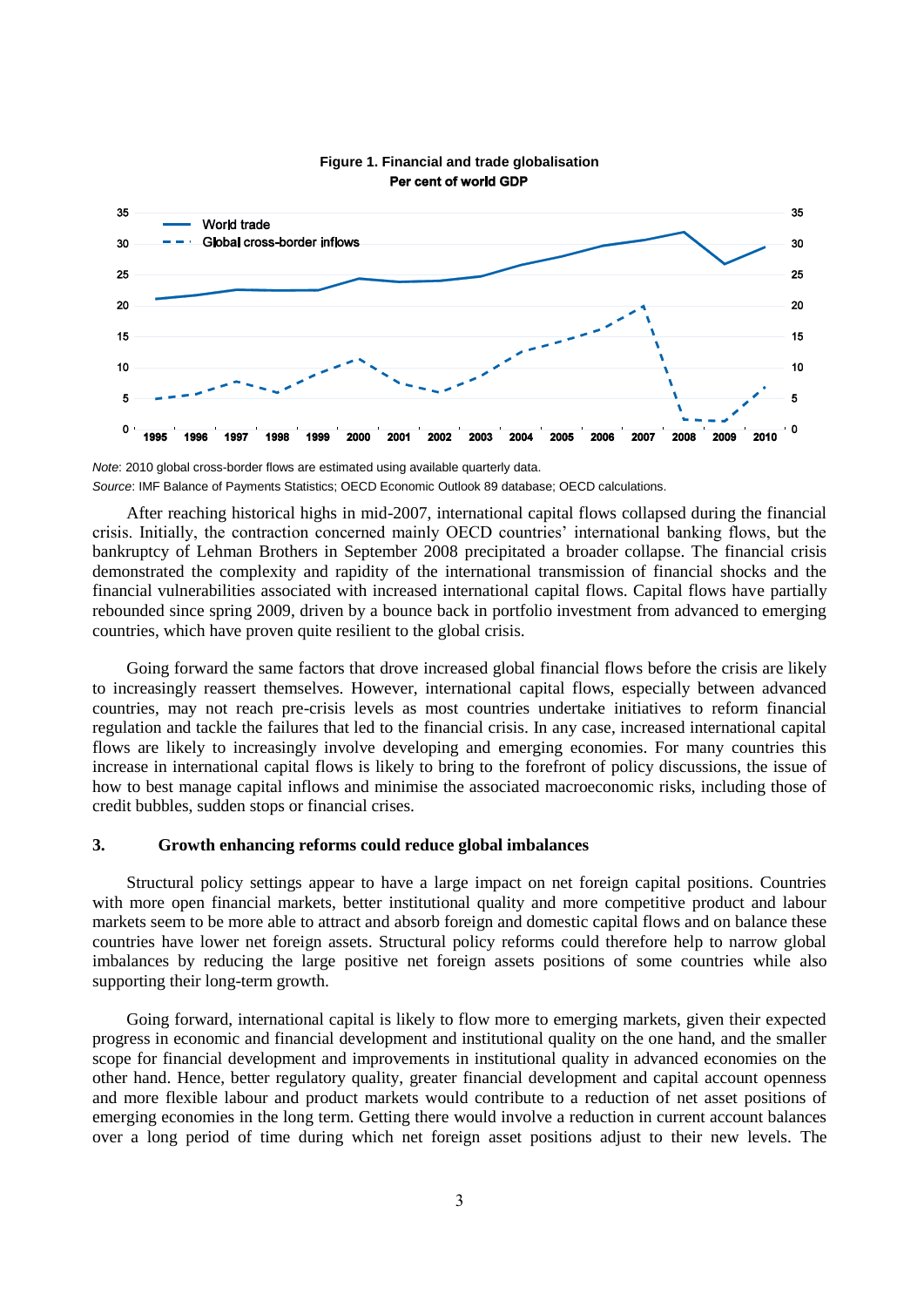magnitude of these effects, while inevitably subject to wide uncertainty, is potentially large. Recent OECD empirical analysis suggests that if emerging market and transition economies improved their average level of regulatory quality to the level of high-income OECD countries, this could eventually be associated with a long-term reduction in net foreign assets by about 30 percentage points of GDP on average.

Still, countries differ. For example, in external deficit countries, notably emerging ones growth enhancing reforms may increase imbalances so that if wider deficits are deemed undesirable they might have to be complemented by other measures. In particular, reducing large fiscal deficits would have the double benefit of reducing risks associated with public debt sustainability and shrinking current account deficits.

#### **4. Financial integration can entail risks**

Global financial integration should have favourable effects on economic growth in many cases but it also implies increased risks. In 2010, although overall cross-border flows remained well below pre-crisis levels, several countries -- including Korea, Chile, Turkey and Mexico in the OECD as well as Brazil and some other large emerging market economies -- have faced large capital inflows and the associated challenges for macroeconomic management with prospective risks of credit booms, financial crises and sudden stops.

Overall about 60% of 268 episodes of large foreign capital inflows between 1970 and 2008 in both advanced and emerging countries (identified by large deviations of the net capital inflows-to-GDP ratio from its historical trend) ended in a "sudden stop", and about one in ten episodes ended in either a banking crisis or a currency crisis. Considering only OECD countries, about 40% of the 75 large capital inflow episodes ended in a sudden stop and about one in ten episodes in either a banking crisis or a currency crisis. Empirical analysis shows that the probability of a banking crisis or sudden stop is multiplied by 4 after a large foreign capital inflows episode. The probability of facing a crisis or a sudden stop after large inflow episodes appears especially high when episodes are driven by debt inflows (Figure 2). Moreover, debt-driven episodes of large capital inflows tend to have a stronger impact on domestic credit than when inflows are driven primarily by FDI or equity portfolio investment.



**Figure 2. Annual probability of banking crisis and sudden stops depending on the nature of the capital inflows**

*Note*: Large capital inflow episodes are defined as large inflows (as share of GDP and given past volatility) relative to the trend experienced by each specific country. Banking crises are taken from Laeven and Valencia (2008) where the starting date is based on a combination of quantitative indicators measuring banking sector distress. Sudden stops are defined as a large fall in a country's net capital inflows. For further details see Furceri et al. (2011c).

*Source*: OECD calculations.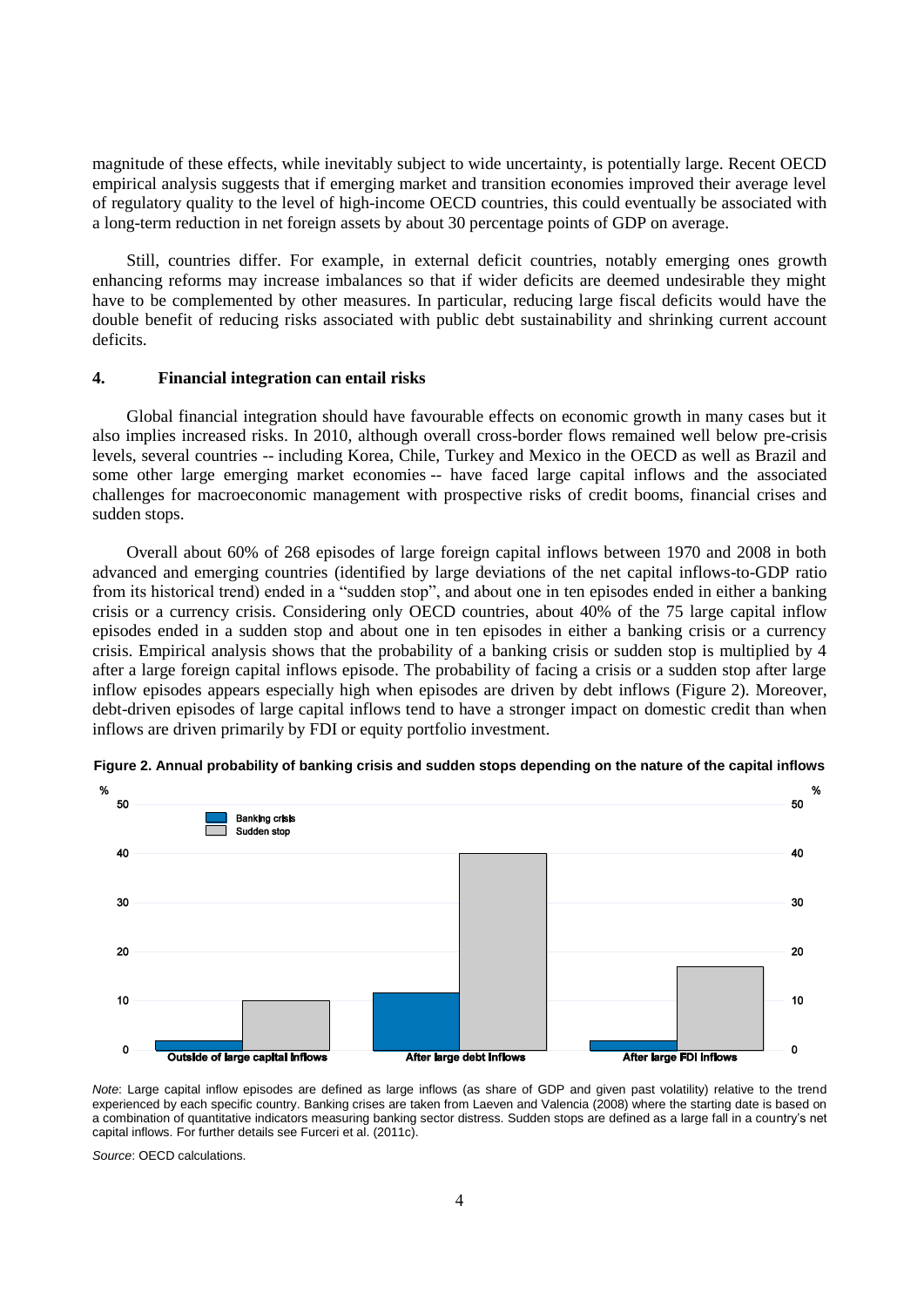#### **5. Structural and macroeconomic policies can help mitigate risks**

The overall effect of better structural policies on macroeconomic risks is, however, ambiguous. On the one hand, improved structural policy settings are likely to increase the overall scale of capital flows which will increase risk. On the other hand, better structural policies (more competition-friendly product market regulation, less stringent job protection, higher institutional quality and greater capital account openness) are associated with a composition of capital inflows -- principally more FDI and less debt - which are more stable and less prone to risk. The overall net effect on macroeconomic risk will depend on the particular form of structural reforms enacted, but also on how they are buttressed by progress in financial reforms to strengthen the prudential and macro-prudential framework in both emerging and advanced economies. In this regard, macroeconomic policies, particularly exchange rate and fiscal policies, also have an important role to play in reducing vulnerabilities associated with capital inflows. Exchange rate flexibility appears to reduce some of the effect of large capital inflow episodes on domestic credit. In addition, countries that typically follow counter-cyclical fiscal restraint policy have -- on average - experienced more moderate credit booms during large inflow episodes, and especially during debt inflows episodes. These are, however, general findings and related policy recommendations have to take into account countries' individual situations and constraints.

The role of capital controls is more complex. Capital controls are not always effective and create distortions if maintained indefinitely. This suggests that there is a strong need to review practices and develop commonly agreed principles on what could be appropriate in terms of capital controls. In this context, the OECD Code of Liberalisation of Capital Movements opens up the possibility of temporary capital controls as last-resort measures as long as such controls are designed and implemented in a way that minimises distortions on long-term investments and ordinary business activities and subject to multilateral surveillance.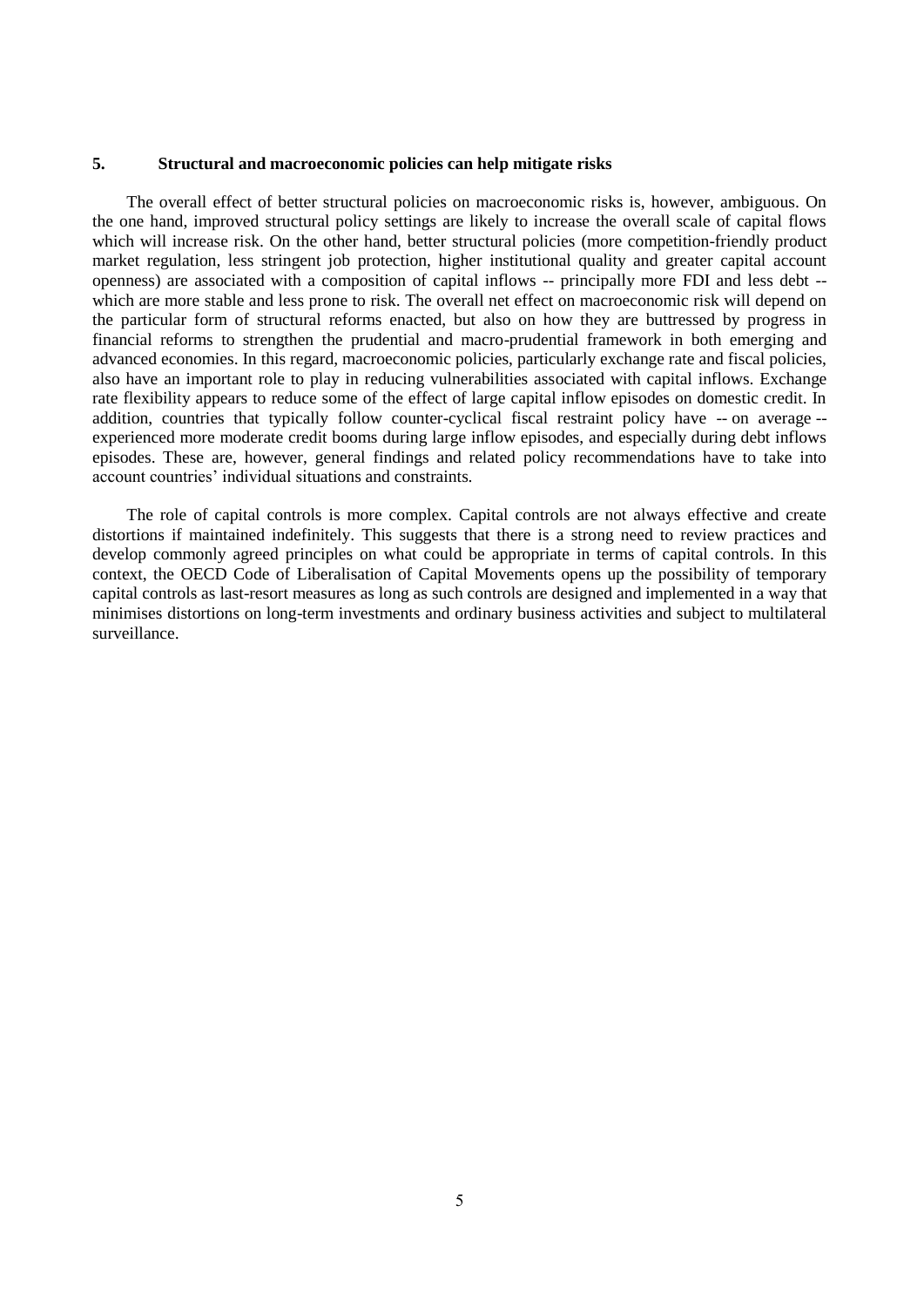#### **References**

- Furceri D., S. Guichard and E. Rusticelli (2011a), "Medium term determinants of International Investment Positions: the role of structural policies", *OECD Economics Department Working Paper*, No. 863*.*
- Furceri D., S. Guichard and E. Rusticelli (2011b), "The Effect of Episodes of Large Capital Inflows on Domestic Credit", *OECD Economics Department Working Paper*, No. 864*.*
- Furceri D., S. Guichard and E. Rusticelli (2011c), "Episodes of Large Capital Inflows and the Likelihood of Banking and Currency Crises and Sudden Stops", *OECD Economics Department Working Paper*, No. 865*.*
- Leaven, L. and F. Valencia (2008), "Systemic Banking Crises: A New Database", *IMF Working Paper WP/08/224.*